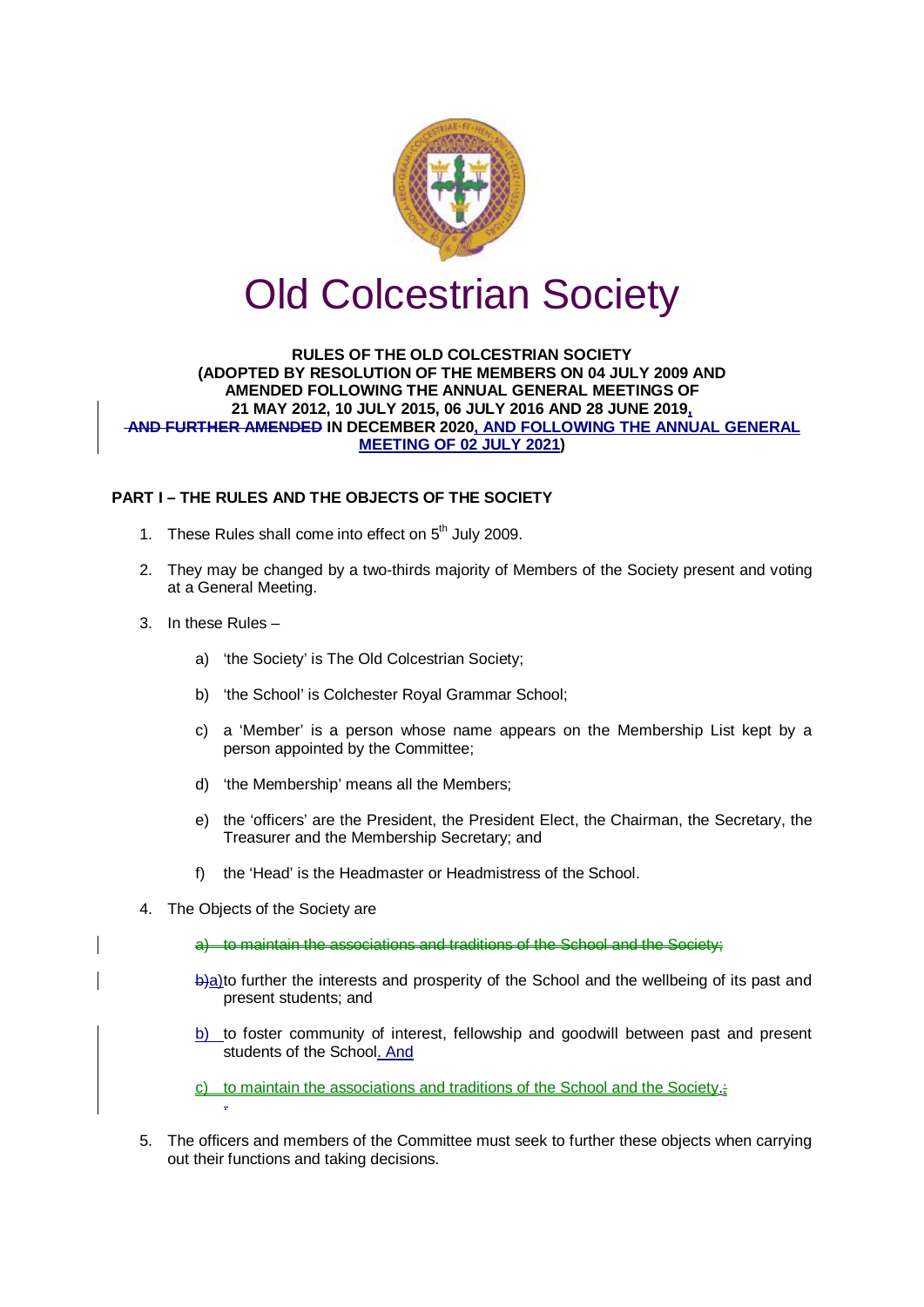6. The Society's colours are purple, gold and white.

#### **PART II – MEMBERSHIP, SUBSCRIPTIONS AND COMMUNICATIONS**

- 1. A person who is a member of the Society when these Rules come into effect remains a Member. A Life Member remains a Life Member without paying any further subscription.
- 2. The Head and the School Captain are Members ex officio. In any year where the School Captain is male, the Head Girl shall also be a Member ex officio and in any year where the School Captain is female, the Head Boy shall also be a Member ex officio.
- 3. A General Meeting may confer Honorary Life Membership on any person.
- 4. A person who has studied, who works, or who has worked at the School may become a Member by sending to the Membership Secretary a completed application form and any subscription which may be payable. Joint Membership is available to a couple who have studied, who work or who have worked at the School, and will receive one copy of the Colcestrian between them.
- 5. A Member may be described as an Old Colcestrian.
- 6. The subscriptions, if any, payable by Members in the following year shall be fixed by resolution of the Annual General Meeting. Annual Subscriptions are payable in advance on 1 January in each year.
- 7. A resolution about subscriptions may provide that no subscription is payable by Members of a defined group or that different subscriptions are payable by Members of differently defined groups.
- 8. The Society may communicate with a Member who has provided the Society with an email address by email alone.
- 9. The Committee may remove from the Membership List the name of any Member who fails to pay a subscription by 31 March next after it falls due, or if at least two communications sent to the Member are returned undelivered.
- 10. A General Meeting may by resolution remove the name of a Member from the Membership List.
- 11. No former Member has any claim on the Society's assets.

### **PART III - THE MANAGEMENT OF THE SOCIETY AND THE COMMITTEE**

- 1. The business of the Society shall be conducted by
	- a) its Members in General Meeting, and
	- b) a Committee consisting of the officers, the Head, and the School Captain, and (when appropriate) the Head Girl or Head Boy ex officio, and no more than seven ordinary members.
- 2. The Committee has overall responsibility for the management of the Society, including its finances. Accordingly, its functions are to govern and conduct the affairs of the Society and, subject to any resolution of a General Meeting, it will decide the policies and activities of the Society.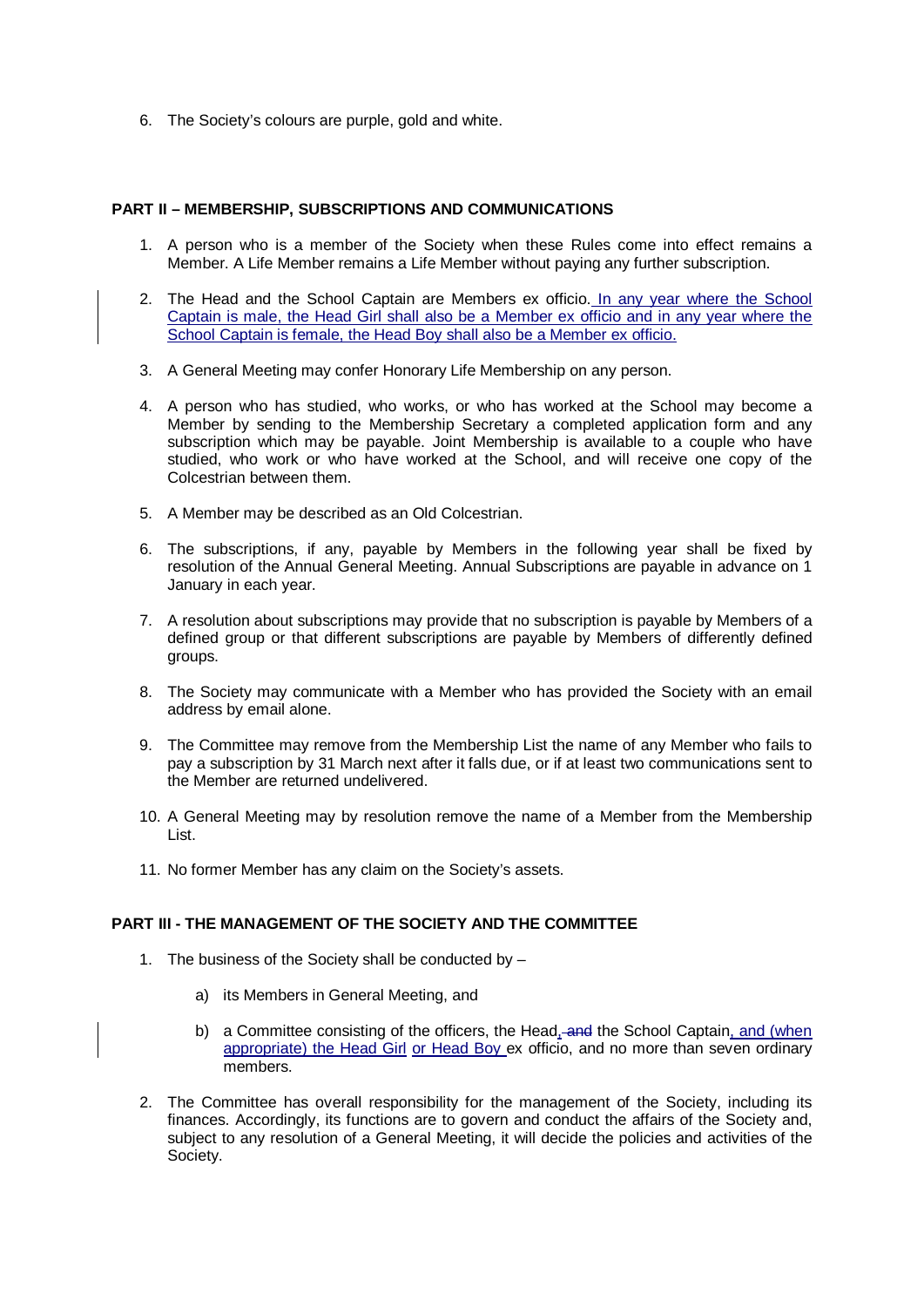- 3. The Committee may in particular
	- a) direct or authorise an officer or a Member to take a step on the Society's behalf;
	- b) appoint a person to fulfil a role in the Society;
	- c) call for a report from an officer on a particular subject;
	- d) call a Special General Meeting; and
	- e) in the event of a vacancy, appoint a person to act as an officer until the next Annual General Meeting.
- 4. On first election an ordinary member of the Committee will be expected to serve for more than one year and to stand for re-election.
- 5. An ordinary member may serve as such for a term of up to five years and may apply for reelection at the end of any and each five year term.
- 6. The Committee must meet at least four times each year.
- 7. Decisions will be taken by a simple majority of Committee members present and voting at a meeting of the Committee or by other means as appropriate for the Committee to exercise its functions. There is no provision for a member to vote by proxy. If the votes are equal, the Chairman has a casting vote.
- 8. The quorum for a meeting of the Committee is six.
- 9. A Committee member will be able to attend a meeting by telephone; by video link; or by any other means which allows them to participate in the meeting of the Committee.
- 10. A committee member can act as Chairman by attending a meeting of the Committee by telephone, video link or other means. This rule applies retrospectively in light of the 2020 Covid-19 Pandemic.
- 11. A Committee member will be counted as attending a meeting of the Committee for the purposes of quorum if they are attended in person; by telephone; by video link; or by any other means which allows them to participate in the meeting of the Committee.
- 12. The Committee may co-opt members and create sub-committees.
- 13. No decision of the Committee taken at a meeting shall be invalid because a member has not been given notice of the meeting because of an accidental error or omission.

### **PART IV - THE OFFICERS OF THE SOCIETY**

- 1. The President holds an honorary position, and is expected to do so for one year only.
- 2. The President-Elect holds an honorary position, and is expected to do so for one year only before holding the honorary position of President in the following year without the requirement for further election by the Society Members.
- 3. On first election each other officer will be expected to hold office for more than one year and to stand for re-election. No such officer may remain in the same post for more than five years.
- 4. The principal responsibilities of each officer are as follows: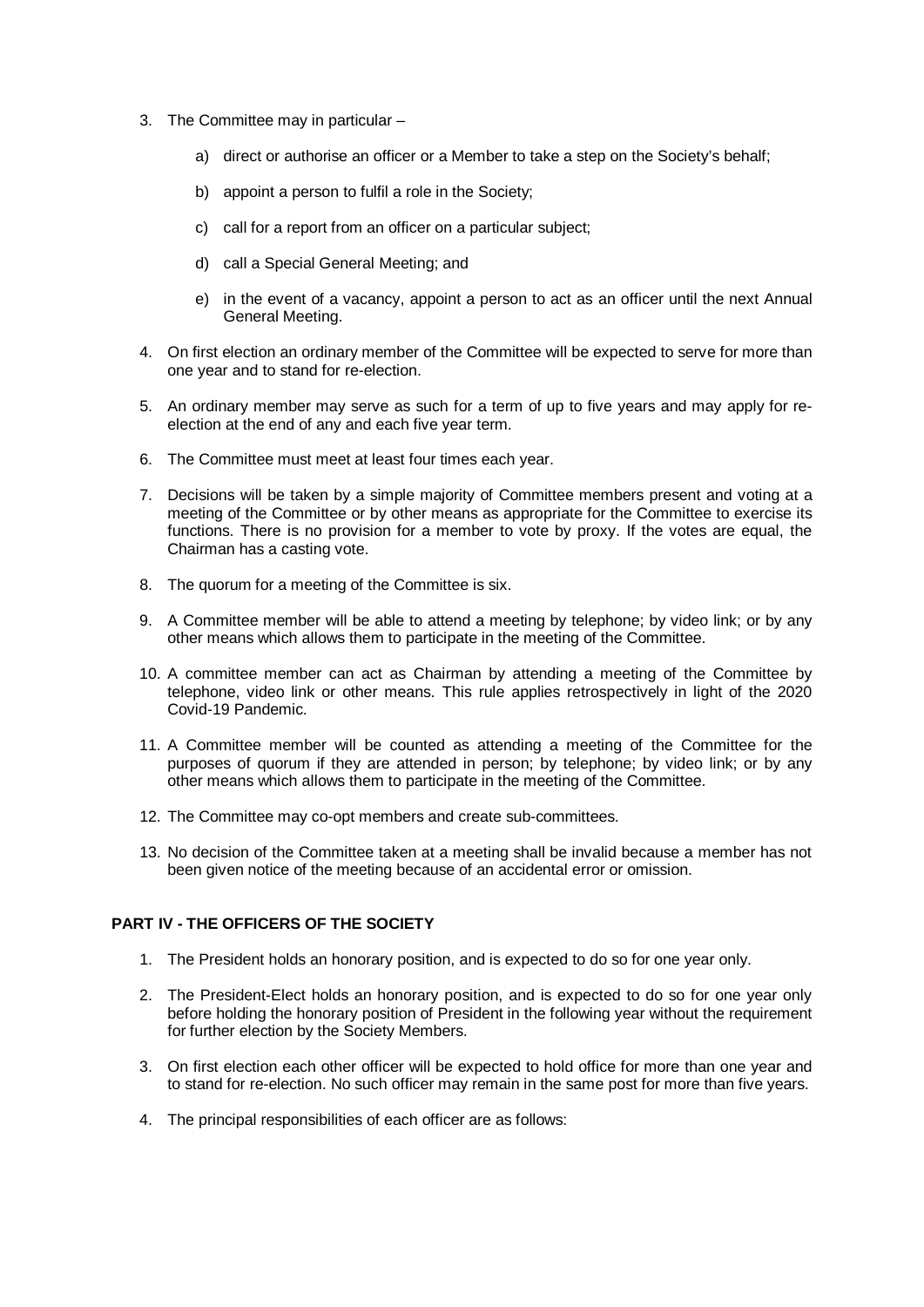- a) The President will act as the figurehead of the Society, preside at its official functions, including the Annual Dinner and the Reunion Day at the end of the year of office, and be involved in the planning of such events.
- b) The President-Elect will deputise for the President if absent and will become President in the event of a vacancy during a year.
- c) The Chairman will lead the operations and activities of the Society, working with the other officers to devise and implement the Society's strategy as approved by a General Meeting or the Committee. The Chairman will chair General Meetings of the Society and Committee Meetings and will be the main point of contact between the Society and the School.
- d) The Secretary will support the Chairman. The Secretary will prepare and circulate notices, agendas and other documents for General and Committee meetings and prepare the minutes. The Secretary will deal with the official correspondence of the Society and have general responsibility for the Society's website.
- e) The Membership Secretary will maintain and update the membership database for new and existing members. The Membership Secretary will produce a brief written membership report for each meeting of the Committee The Membership Secretary will receive default emails to the Society from members who update their profile and will be responsible for contacting younger members to ensure their profile is up-todate as they transition through the School, University, and employment. The Membership Secretary will be required to attend certain regular events such as leavers' presentations.
- f) The Treasurer will ensure that the finances and accounts of the Society are kept in good order. The Treasurer will produce a brief written financial report for each meeting of the Committee and prepare accounts on an annual basis for delivery to and approval by an Auditor. The Treasurer will inform the Committee if any Member's subscription is in arrears. The Society will indemnify an officer or any Member for any personal liability incurred for a step properly taken in accordance with a direction or authority of a General Meeting or of the Committee, or taken in the ordinary course of carrying out that person's functions.
- 5. Any Member of the Committee may be nominated by the Chairman to deputise for the Chairman at a meeting of the Committee.

### **PART V - GENERAL MEETINGS**

- 1. The quorum at a General Meeting is 15 Members.
- 2. General Meetings will take place at or within one mile of the School whenever possible.
- 3. General Meetings can take place by telephone; by video link; or by any other means which allows Members of the Society to participate in the General Meeting. This rule applies retrospectively in light of the 2020 Covid-19 Pandemic.
- 4. Decisions of a General Meeting will be taken by a simple majority of Members present and voting. There is no provision for a Member to vote by proxy. If the votes are equal, the Chairman has the casting vote.
- 5. The Annual General Meeting will take place on the Old Colcestrians' Reunion Day in each year whenever possible, or on any date provided that sufficient notice has been provided. The amendment to this rule applies retrospectively in light of the 2020 Covid-19 Pandemic.
- 6. The Membership must be given at least 35 clear days' notice of the Annual General Meeting.